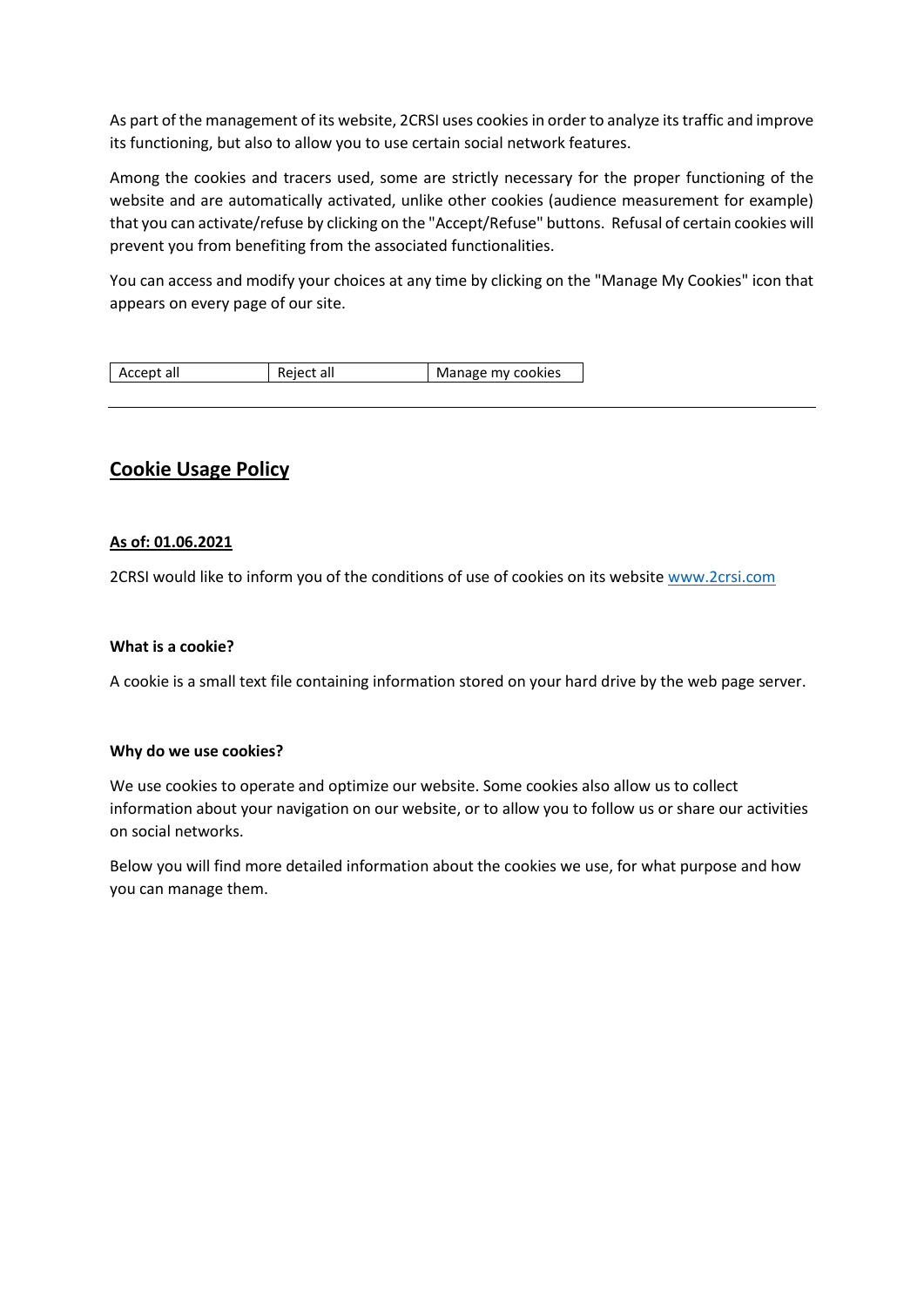# **Our use of cookies**

#### **FUNCTIONAL COOKIES:**

We use cookies that are necessary for the operation of our websit[e www.2crsi.com.](http://www.2crsi.com/)

#### **AUDIENCE MEASUREMENT COOKIES:**

We use audience measurement cookies to collect information about how you use our site when you consent to it.

We use Google Analytics, a web analytics service provided by Google. We use this information to create anonymized reports and to help us improve our website.

For more information on how Google treats your data, please see the Google privacy policy [https://support.google.com/analytics/answer/6004245.](https://support.google.com/analytics/answer/6004245)

We also use Hotjar to improve the browsing experience on our site. Hotjar helps us better understand that experience, which in turn helps us build and maintain relevant online services.

For more information on how Hotjar handles your data, we invite you to view their privacy policy: [https://www.hotjar.com/legal/policies/privacy/.](https://www.hotjar.com/legal/policies/privacy/)

#### **SOCIAL NETWORK COOKIES:**

These cookies allow you to take advantage of additional features, including content sharing. Subject to your consent, they are activated by our external service providers or by our internal services. We invite you to consult the privacy policies of these external services by clicking on the name of the service below, in order to learn about the purposes of use (including advertising) or browsing information that they may collect through these buttons.

The following features may be enabled when you accept these cookies:

Watching videos online:

[YOUTUBE](https://policies.google.com/privacy)

[VIMEO](https://vimeo.com/privacy)

Social network sharing buttons:

**[TWITTER](https://www.google.fr/url?sa=t&rct=j&q=&esrc=s&source=web&cd=&cad=rja&uact=8&ved=2ahUKEwif4vr27InwAhVcwAIHHQgoBQMQFjAAegQIAhAE&url=https%3A%2F%2Ftwitter.com%2Fen%2Fprivacy&usg=AOvVaw1PL2KchlfipK-3iu1HFfxO)** 

[LINKEDIN](https://fr.linkedin.com/legal/privacy-policy?)